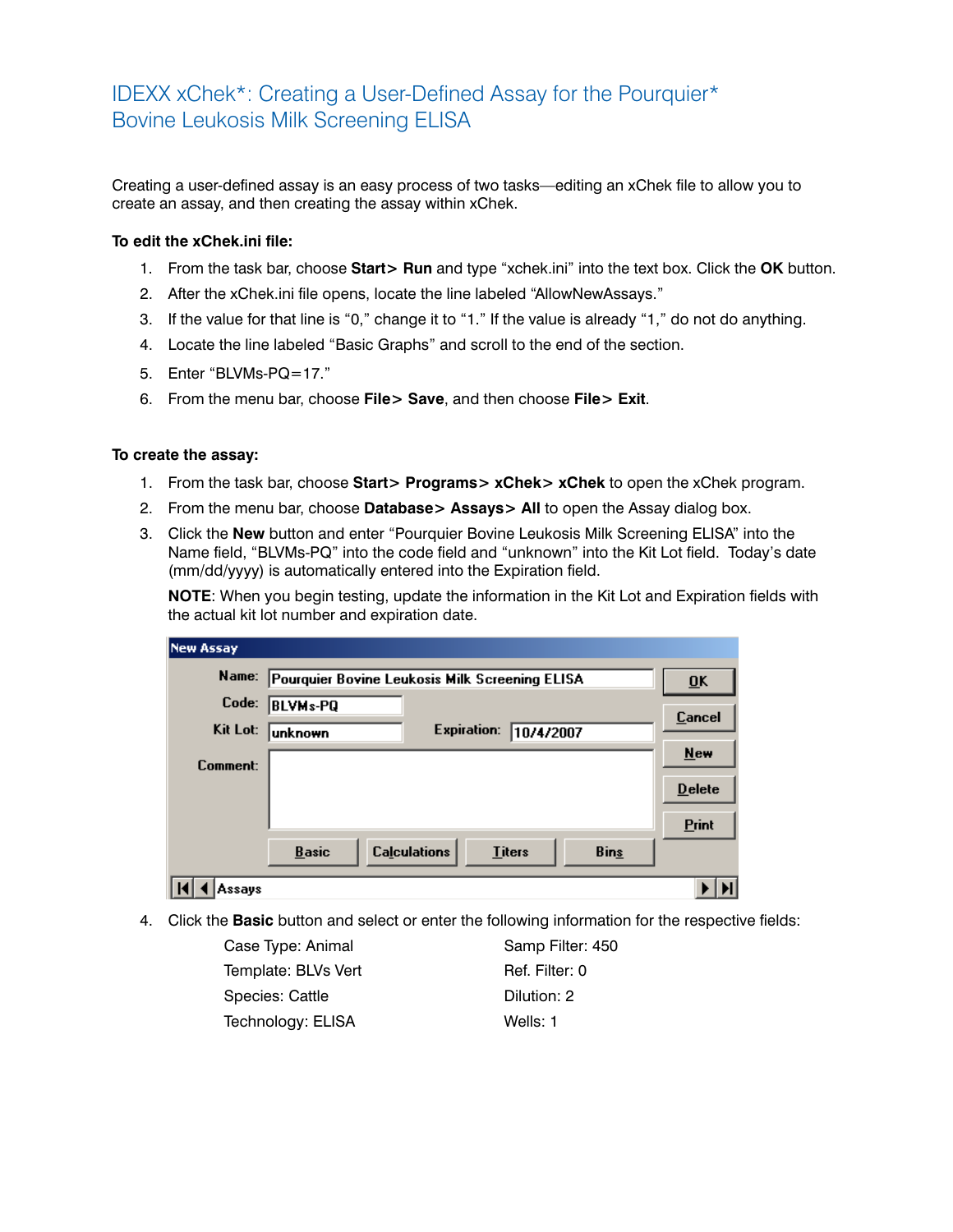| <b>New Assay</b>  |                     |                         |                           |
|-------------------|---------------------|-------------------------|---------------------------|
| Case Type: Animal |                     | Samp Filter: 450        | $\overline{\mathbf{0}}$ K |
|                   | Template: BLVs Vert | Ref Filter: $\boxed{0}$ |                           |
| Species: Cattle   |                     | Dilution: 2             | Cancel                    |
| Technology: ELISA |                     | Wells: $\sqrt{1}$       |                           |

**NOTE:** The Pourquier Leukosis assay has a negative and a positive control configuration in the insert that is not supported by the IDEXX xChek software. The assay has been set up in xChek to have a vertical control configuration. Therefore, place negative controls in wells A1 and B1 and positive controls in wells C1 and D1.

- 5. Click **OK** to save the settings.
- 6. Click the **Calculations** button and select or enter the following information:

Formulas:

"S" Part of Ratio: Sample1 - Negative

"P" Part of Ratio: Positive - Negative

"N" Part of Ratio: None

Blocking Factor: None

First Calculation:

 Variable: S/P Positive Cutoff: 0.70 Suspect Cutoff: 0.61 Comparison: >=

Second Calculation: Variable: None Positive Cutoff: None Suspect Cutoff: None Comparison: None

**NOTE:** xChek does not support the S/P % calculation. Instead, xChek calculates an S/P value. The cutoff values have been updated to match the new calculation and the interpretation is the same.

| <b>New Assay</b>                          |                               |
|-------------------------------------------|-------------------------------|
| <b>Formulas</b>                           |                               |
| "S" Part of Ratio:<br>Sample1 - Negative  | $\overline{\mathbf{0}}$ K     |
| "P" Part of Ratio:<br>Positive - Negative | Cancel                        |
| "N" Part of Ratio:<br>None                | Reset                         |
| <b>Blocking Factor:</b><br><b>None</b>    |                               |
| <b>First Calculation</b>                  | <b>Second Calculation</b>     |
| Variable:<br>ls /P                        | Variable:<br> None            |
| <b>Positive Cutoff:</b><br>10.70          | <b>Positive Cutoff:</b><br>lo |
| <b>Suspect Cutoff:</b><br>10.61           | <b>Suspect Cutoff:</b><br>In  |
| <b>Comparison:</b><br>$>=$                | <b>Comparison:</b><br>None    |
|                                           |                               |

7. Click **OK** to save these settings, and then click the **OK** button to save the assay to the database. You can now test for antibodies against *Leukosis* using the xChek Assay Management System.

**NOTE:** xChek does not evaluate controls or results for validity when you use a user-defined assay. You must evaluate the results from each assay in accordance with good laboratory practices. To evaluate your assay validity, refer to the "Validation Criteria" section in the insert provided with the test kit.